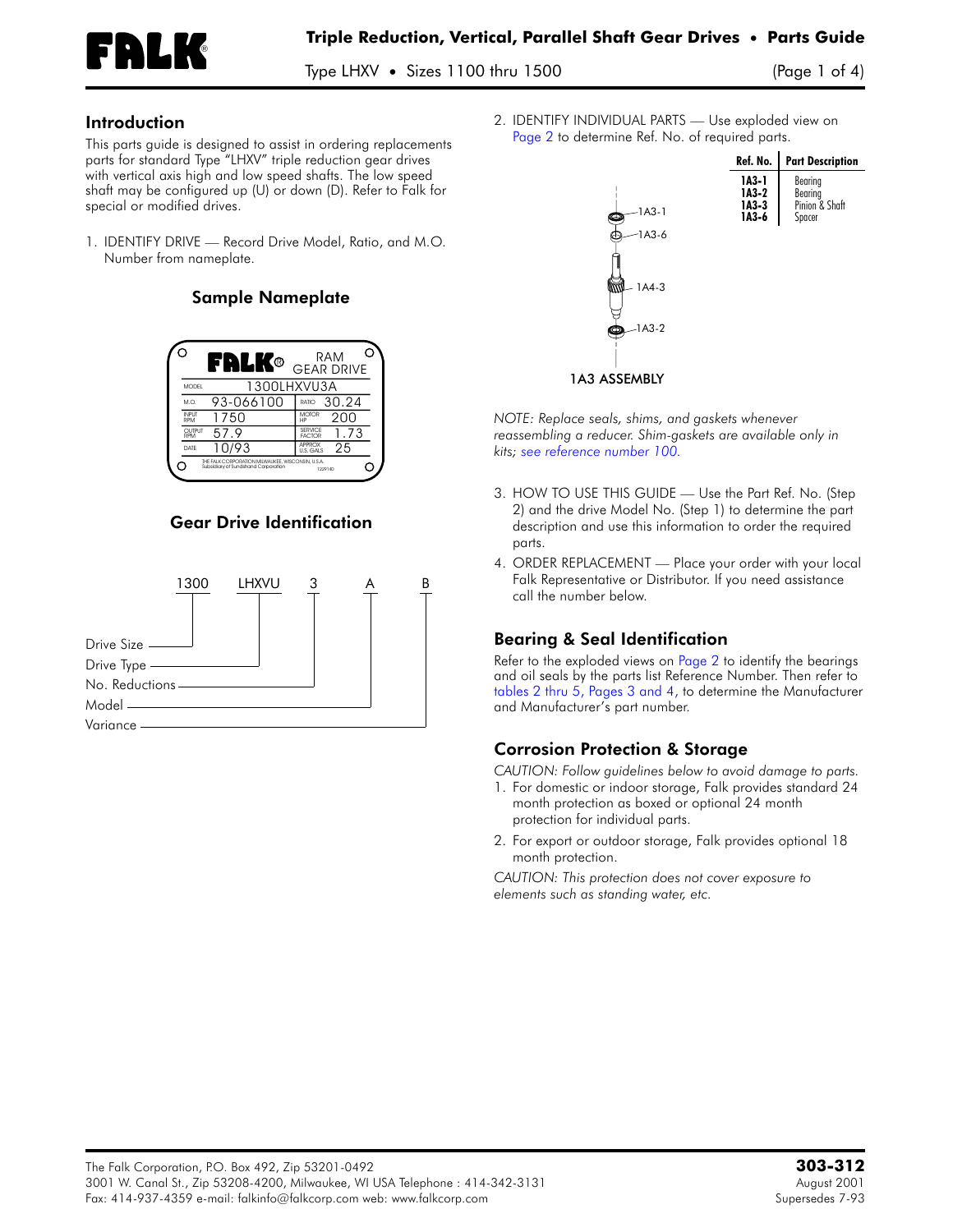<span id="page-1-0"></span>

3A8

1A3

3A3

3A2

3A ASSEMBLY

¢

Œ

23 13

24 14 64

3A4

4A5 4A2

4A ASSEMBLY

 $\bigcirc$ 

**TITUWATA** 

63 ( $\bigoplus^{-12}$ 

19

65

5A4

1

5A1

5A ASSEMBLY SHAFT UP

5A ASSEMBLY SHAFT DOWN

52

51

44

15

5A6

5A2

41

42

**303-312** The Falk Corporation, P.O. Box 492, Zip 53201-0492 August 2001 3001 W. Canal St., Zip 53208-4200, Milwaukee, WI USA Telephone: 414-342-3131 Fax: 414-937-4359 e-mail: falkinfo@falkcorp.com web: www.falkcorp.com

62

 $-1A3-2$ 

1A3 ASSEMBLY

2

 $-1A4-3$ 

 $-1A3-1$ 

1A3-6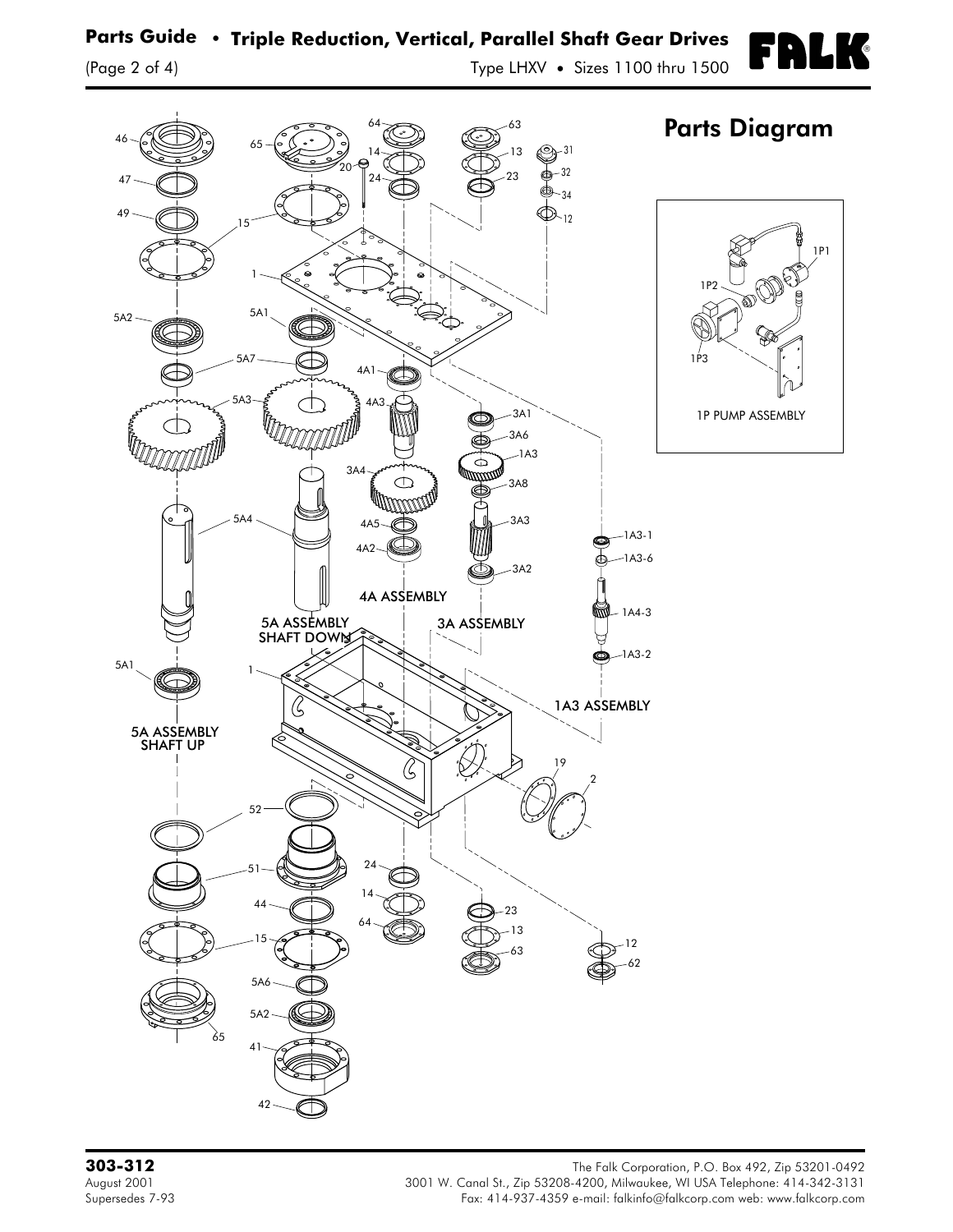Type LHXV • Sizes 1100 thru 1500 (Page 3 of 4)

## <span id="page-2-1"></span>TABLE 1 — Parts List

<span id="page-2-0"></span>

| <b>Ref No</b> | <b>Part Description</b>                                       | <b>Reference Number</b><br><b>DRIVE</b> |                    |                                   |                  |                      |                                            |                   |                                                   |
|---------------|---------------------------------------------------------------|-----------------------------------------|--------------------|-----------------------------------|------------------|----------------------|--------------------------------------------|-------------------|---------------------------------------------------|
|               | Housing - Cover & Base                                        | SIZE                                    | 32                 | 34                                | 42               | 44                   | 47                                         | 49                | 52                                                |
| $\mathbf 2$   | End Cover                                                     |                                         |                    |                                   |                  |                      |                                            |                   |                                                   |
| 12            | Shim-Gasket                                                   | 1100                                    | 912948             | 912949                            | 912816           | 912767               | 912816                                     | 912833            | 2912858                                           |
| 13            | Shim-Gasket                                                   | 1200                                    | 912948             | 912949                            | 912767           | 912827               | 2913531                                    | 912767            | 2913534                                           |
| 14            | Shim-Gasket                                                   | 1300                                    | 912991<br>912993   | 912992<br>912994                  | 912578           | 912580               | 912672<br>912580                           | 912578            | 2912448                                           |
| 15            | Shim-Gasket                                                   | 1400<br>1500                            | 913012             | 913013                            | 912580<br>912550 | 912550<br>912808     | 912550                                     | 912940<br>2913168 | 2912803<br>2913172                                |
| 19            | Shim-Gasket                                                   |                                         |                    |                                   |                  |                      |                                            |                   |                                                   |
| 20            | <b>Dipstick</b>                                               |                                         |                    |                                   |                  |                      |                                            |                   |                                                   |
| 23            | Spacer                                                        |                                         |                    |                                   |                  |                      |                                            |                   |                                                   |
| 24<br>31      | Spacer                                                        |                                         |                    |                                   |                  |                      |                                            |                   |                                                   |
| 32            | Seal Cage<br>Seal                                             |                                         |                    |                                   |                  |                      |                                            |                   | <b>TABLE 3 - Seal Manufacturer's Part Numbers</b> |
| 34            | Seal                                                          |                                         |                    |                                   |                  |                      |                                            |                   |                                                   |
| 41            | Bearing/Seal Cage                                             |                                         | Part No            | <b>Chicago Rawhide</b>            |                  |                      | Johns-Manville                             |                   | National                                          |
| 42            | Seal                                                          |                                         | 912550             | CRWH1-115021                      |                  | 9019LUP              |                                            |                   |                                                   |
| 44            | Seal                                                          |                                         | 912578             | HDS5-91135                        |                  | 16554LUP             |                                            |                   | 455476                                            |
| 46            | Seal Cage                                                     |                                         | 912580             |                                   |                  | 9830LPD              |                                            |                   | 455270                                            |
| 47            | Seal                                                          |                                         | 912672             | CRP 90006                         |                  | 11552LPD             |                                            |                   | $\ldots$                                          |
| 49            | Seal                                                          |                                         | 912767             | <b>CRWH 77540</b>                 |                  |                      |                                            |                   | $\ldots$                                          |
| 51            | Oil Dam                                                       |                                         | 912808             |                                   |                  |                      |                                            |                   |                                                   |
| 52            | Seal                                                          |                                         | 912816             | HDS1-1300570<br><b>CRWH 70016</b> |                  | 10093LUP<br>10063LPD |                                            |                   | 45517                                             |
| 62<br>63      | Shaft Cover<br>Shaft Cover                                    |                                         | 912827             | <b>CRWH 85009</b>                 |                  | 10371LUP             |                                            |                   | 455489                                            |
| 64            | Shaft Cover                                                   |                                         | 912833             | <b>CRWH 70052</b>                 |                  | 11577LPD             |                                            |                   | 455084                                            |
| 65            | Bearing Cage/Cover                                            |                                         | 912940             | $\cdots$                          |                  | 17846LDS             |                                            |                   | 417020                                            |
| 100           | Shim-Gasket Kit (Includes Ref Nos 12, 13, 14, 15 & 19)        |                                         |                    |                                   |                  |                      |                                            |                   |                                                   |
|               | <b>H.S. SHAFT ASSEMBLY</b>                                    |                                         | 912948             | CRW 198263 (V)                    |                  |                      | 10755LPD H5/L16 (V)                        |                   | $\ldots$                                          |
| 1A3           | Shaft Assembly (Includes Ref Nos 1A3-1, 1A3-2, 1A3-3 & 1A3-6) |                                         | 912949<br>912991   | CRWH 20002 (V)                    |                  |                      | 10757LPD H5/L16 (V)<br>10289LUP H5/L16 (V) |                   | 483323V                                           |
| $IA3-1$       | Bearing                                                       |                                         | 912992             | CRW 22363 (V)<br>CRWH 22449 (V)   |                  |                      | 6336LUP H5/L16 (V)                         |                   |                                                   |
| $IA3-2$       | Bearing                                                       |                                         | 912993             | CRWH 24914 (V)                    |                  |                      | 9790LUP H5/L16 (V)                         |                   | 450519V                                           |
| 1A3-3         | Pinion & Shaft                                                |                                         |                    |                                   |                  |                      |                                            |                   |                                                   |
| 1A3-4         | Gear (Included with Ref No 3A)                                |                                         | 912994             | CRWH 24984 (V)                    |                  |                      | 10208LUP H5/L16 (V)                        |                   |                                                   |
| 1A3-6         | Spacer                                                        |                                         | 913012             |                                   |                  |                      | 5961LUP H5/L16 (V)                         |                   | 455281V                                           |
|               | <b>EXTERNAL LUBRICATION PUMP</b>                              |                                         | 913013<br>2912448  | CRWH 29958 (V)<br>402750          |                  |                      | 6423LUP H5/L16 (V)                         |                   | 455013V                                           |
| 1P            | Pump Assembly                                                 |                                         | 2912803            | 403250                            |                  |                      | .                                          |                   | $\cdots$                                          |
| <b>1P1</b>    | Pump                                                          |                                         |                    |                                   |                  |                      | .                                          |                   | $\ldots$                                          |
| 1P2           | Coupling                                                      |                                         | 2912858            | 402002                            |                  |                      | $\ddotsc$                                  |                   | $\cdots$                                          |
| 1P3           | Motor                                                         |                                         | 2913168            | CRWH 115041                       |                  |                      | .                                          |                   | $\cdots$                                          |
|               | <b>INTERMEDIATE SHAFT ASSEMBLY</b>                            |                                         | 2913172<br>2913531 | 403500<br><b>CRSH 77530</b>       |                  |                      | .                                          |                   | $\cdots$                                          |
| 3Α            | Shaft Assembly (Includes Ref Nos 3A1 thru 3A8 & 1A3-4)        |                                         | 2913534            | 402500                            |                  |                      | .                                          |                   | $\cdots$<br>$\cdots$                              |
| 3A 1<br>3Λ2   | Bearing                                                       |                                         |                    |                                   |                  |                      | $\ldots$                                   |                   |                                                   |
| 3A3           | Bearing<br>Pinion & Shaft                                     |                                         |                    |                                   |                  |                      |                                            |                   |                                                   |
| 3Λ4           | Gear (Included with Ref No 4A)                                |                                         |                    |                                   |                  |                      |                                            |                   |                                                   |
| 3Α6           | Spacer                                                        |                                         |                    |                                   |                  |                      |                                            |                   |                                                   |
| 3A8           | Spacer (Sizes 1100 & 1200)                                    |                                         |                    |                                   |                  |                      |                                            |                   |                                                   |
|               | <b>L.S. PINION ASSEMBLY</b>                                   |                                         |                    |                                   |                  |                      |                                            |                   |                                                   |
| 4Α            | Shaft Assembly (Includes Ref Nos 4A1 thru 4A5 & 3A4)          |                                         |                    |                                   |                  |                      |                                            |                   |                                                   |
| 4A 1          | Bearing                                                       |                                         |                    |                                   |                  |                      |                                            |                   |                                                   |
| 4Λ2           | Bearing                                                       |                                         |                    |                                   |                  |                      |                                            |                   |                                                   |
| 4A3           | Pinion & Shaft                                                |                                         |                    |                                   |                  |                      |                                            |                   |                                                   |
| 4A5           | Spacer                                                        |                                         |                    |                                   |                  |                      |                                            |                   |                                                   |
|               | L.S. SHAFT ASSEMBLY                                           |                                         |                    |                                   |                  |                      |                                            |                   |                                                   |
| 5Α            | Shaft Assembly (Includes Ref Nos 5A1 thru 5A7)                |                                         |                    |                                   |                  |                      |                                            |                   |                                                   |
| 5A1           | Bearina                                                       |                                         |                    |                                   |                  |                      |                                            |                   |                                                   |
| 5A2           | Bearing                                                       |                                         |                    |                                   |                  |                      |                                            |                   |                                                   |
| 5A3           | Gear                                                          |                                         |                    |                                   |                  |                      |                                            |                   |                                                   |
| 5Λ4<br>5A6    | Shaft                                                         |                                         |                    |                                   |                  |                      |                                            |                   |                                                   |
| 5A7           | Spacer (Size 1100 only)<br>Spacer                             |                                         |                    |                                   |                  |                      |                                            |                   |                                                   |
|               |                                                               |                                         |                    |                                   |                  |                      |                                            |                   |                                                   |